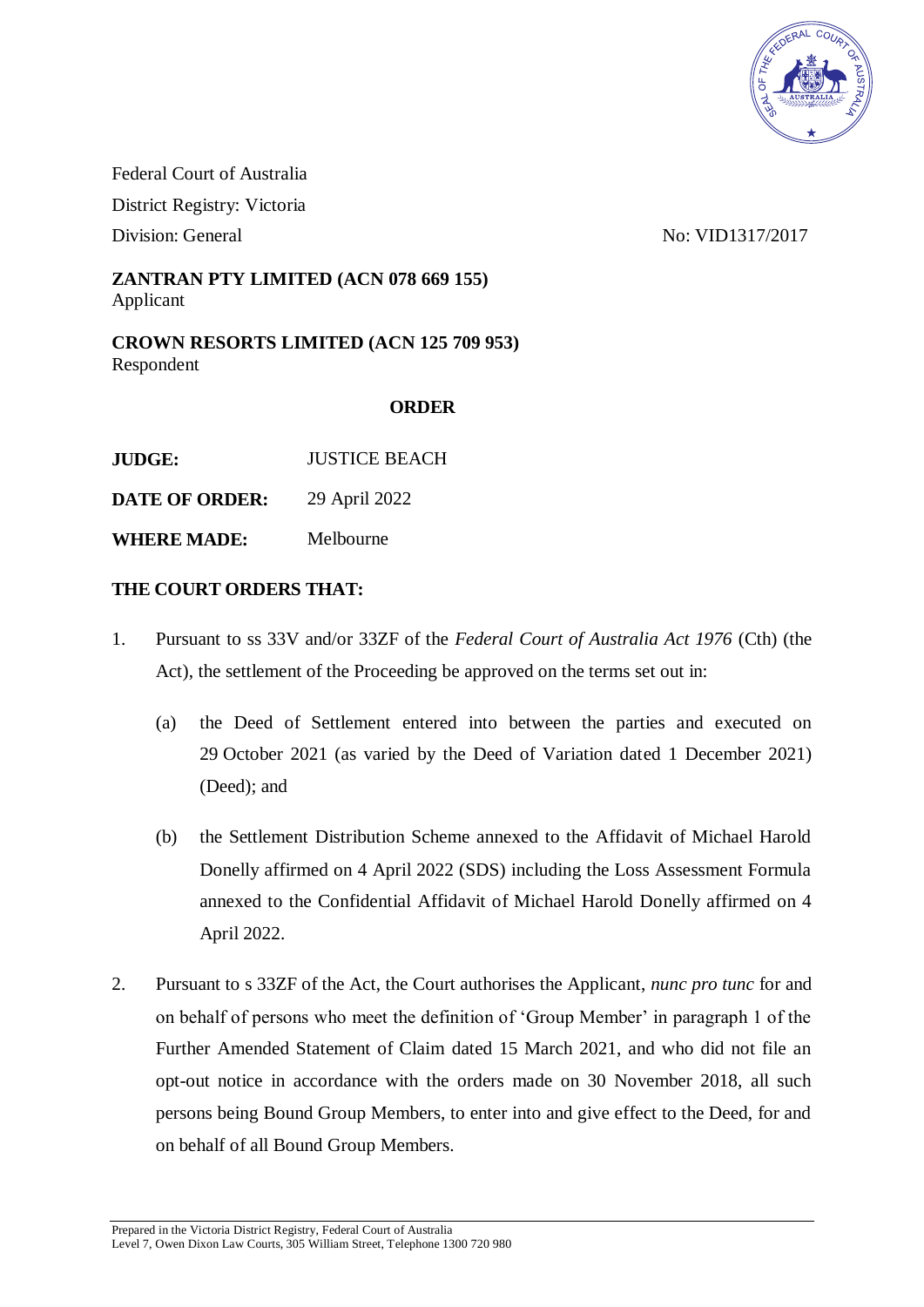

- 3. Pursuant to s 33ZB and s 33ZF of the Act, the persons affected and bound by the settlement of the proceeding are:
	- (a) the Applicant, the Respondent, the Bound Group Members, Maurice Blackburn Pty Ltd; and
	- (b) International Litigation Funding Partners Pte Ltd.
- 4. Pursuant to s 22, s 23 and/or s 33ZF of the Act, rule 1.32 of the *Federal Court of Australia Rules 2011* (the Rules), and/or the Court's implied or inherent jurisdiction, the proceeding be dismissed as and from the date of completion of the administration of the SDS, being the date on which the final distribution under the SDS is confirmed to the Court by Maurice Blackburn (Completion Date).
- 5. Pursuant to s 33ZF of the Act, on and from the Completion Date, the Respondent and its Related Parties (as defined in the Deed) are released by the Applicant and each of the Bound Group Members from the Applicant's and Group Members' Claims (as defined in the Deed) made by or on behalf of the Applicant or any Bound Group Member in the Proceeding.
- 6. Pursuant to s 22, s 23 or s 33ZF of the Act, rule 1.32 of the Rules, and/or the Court's implied jurisdiction:
	- (a) there be no order as to the costs of the proceeding (such that each party bear their own costs of the proceeding); and
	- (b) all previous costs orders made in the proceeding be vacated with effect from the Completion Date.
- 7. Pursuant to rule 2.43(1) of the Rules, all amounts paid into Court by or on behalf of the Applicant as security for the Respondent's costs of the Proceeding, and any interest accrued on those amounts, be repaid at the direction of the Applicant.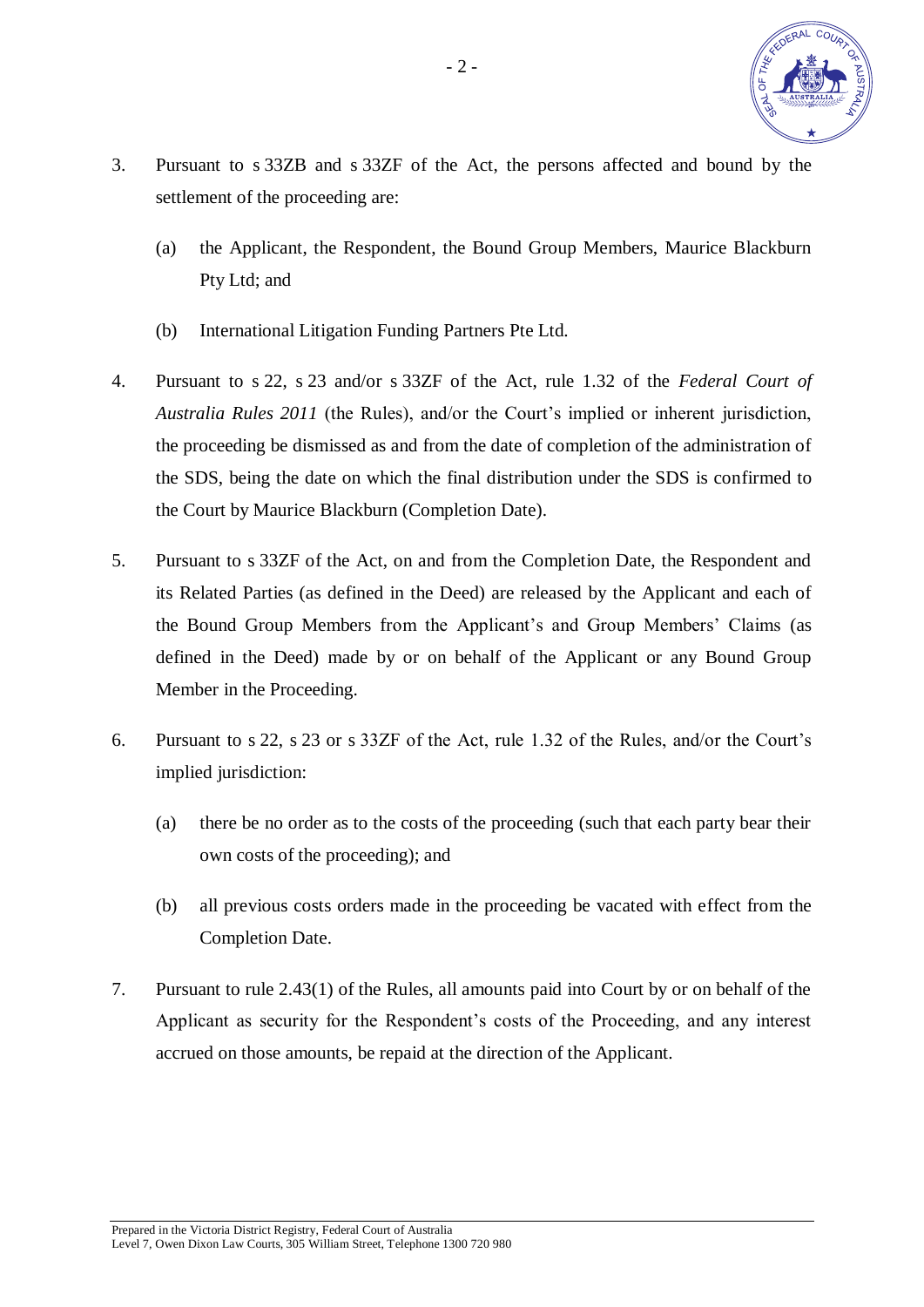

#### **Settlement Distribution Scheme**

- 8. Pursuant to s 33V(2) and/or s 33ZF of the Act or otherwise, Maurice Blackburn is appointed Administrator of the SDS, and is to act in accordance with the SDS, subject to any direction of the Court, and be given the powers and immunities contemplated by the SDS from the date of the orders of the Hon. Justice Murphy dated 23 November 2021.
- 9. Pursuant to s 33V(2) and/or s 33ZF of the Act, for the purposes of the SDS the amount of the 'Applicant's Legal Costs and Disbursements' (as defined in the SDS), up to and including 28 April 2022, be approved in the amount of \$11,521,954.55 as being reasonable.
- 10. Pursuant to s 33V(2) and/or s 33ZF of the Act, for the purposes of the SDS the amount of the 'Administration Costs' (as defined in the SDS) be approved in the amount of \$440,606 as being reasonable.
- 11. Pursuant to ss 33V(2) and/or 33ZF of the Act, for the purposes of the SDS the amount of the 'Applicant's Reimbursement Payment' (as defined in the SDS) be approved in the amount of \$25,000 as being reasonable.
- 12. Pursuant to ss 33V(2) and/or 33ZF of the Act, for the purposes of the SDS the amount of the 'Funder's Commission' (as defined in the SDS) be approved in the amount of \$30,200,668.80 as being reasonable.
- 13. Maurice Blackburn has liberty to apply in relation to any matter arising under the SDS.

## **Other orders**

- 14. Pursuant to s 33ZB of the Act, the persons affected and bound by these orders are the Applicant, the Respondent and all Bound Group Members.
- 15. Pursuant to s 37AF(1)(b) and s 37AG(1)(a) of the Act, on the ground that the order is necessary to prevent prejudice to the proper administration of justice and until further order: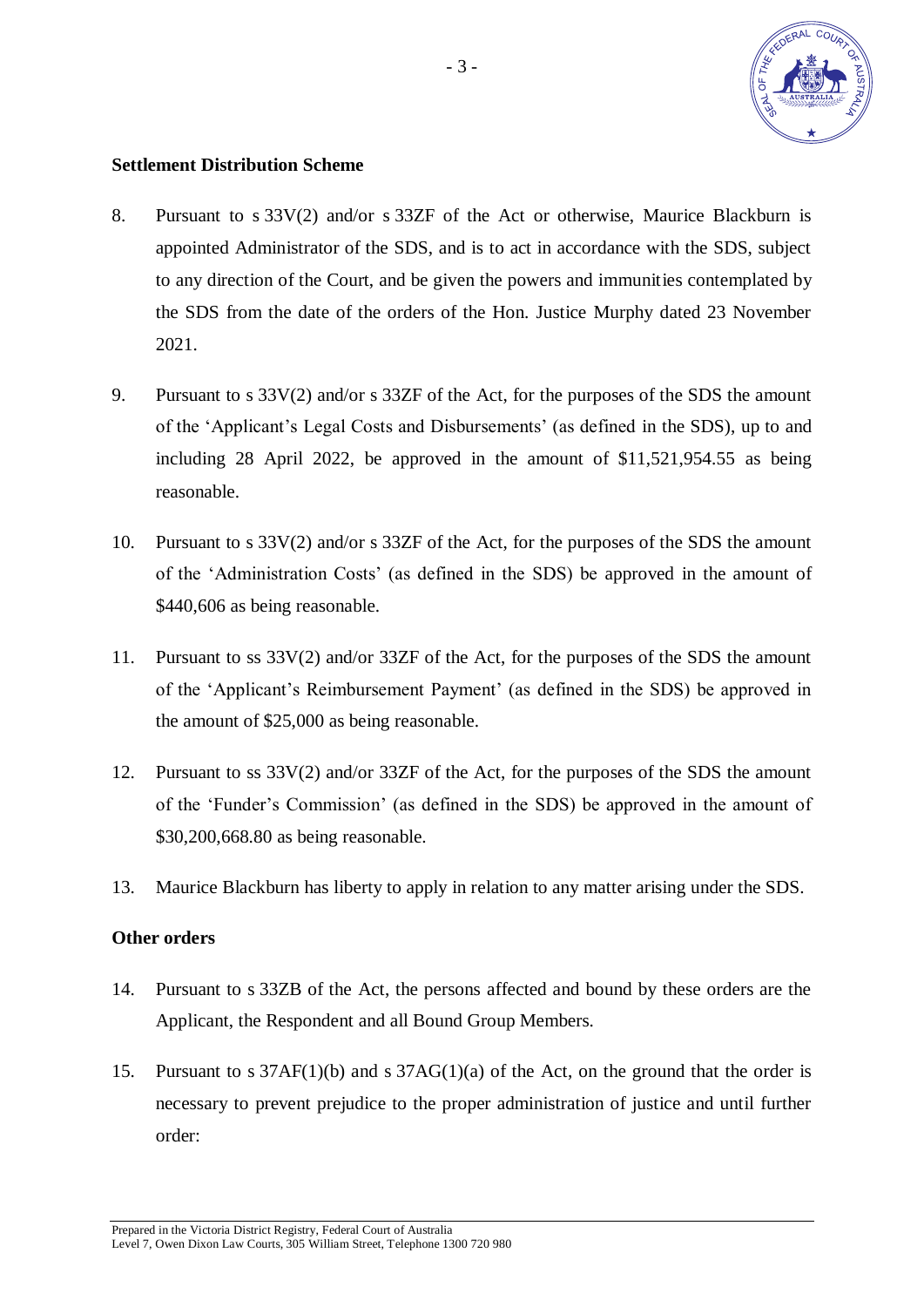

- (a) the Confidential Affidavit of Michael Harold Donelly affirmed 4 April 2022 including the material annexed to it;
- (b) the Confidential Affidavit of Michael Harold Donelly affirmed 26 April 2022 including the material annexed to it;
- (c) the Confidential Affidavit of Andrew John Watson sworn 26 April 2022 including the material annexed to it;

not be published or disclosed without the prior leave of the Court to any person or entity other than the Applicant and its legal representatives, and the Court.

- 16. Pursuant to s  $37AF(1)(b)$  and s  $37AG(1)(a)$  of the Act, on the ground that the order is necessary to prevent prejudice to the proper administration of justice and until further order, the Report (as defined in the orders of the Hon. Justice Murphy dated 23 November 2021) not be published or disclosed without the prior leave of the Court to any person or entity other than the Referee, the Applicant and its legal advisors and the Court.
- 17. Pursuant to s  $37AF(1)(b)$  and s  $37AG(1)(a)$  of the Act, on the ground that the order is necessary to prevent prejudice to the proper administration of justice and until further order, the supplementary submissions of counsel dated 4 April 2022 not be published or disclosed without the prior leave of the Court to any person or entity other than the Applicant and its legal representatives, and the Court.
- 18. Pursuant to s 37AF(1)(b) and s 37AG(1)(a) of the Act, on the ground that the order is necessary to prevent prejudice to the proper administration of justice and until further order, the submissions of the Objector dated 20 April 2022, including the material annexed to the submissions, not be published or disclosed without the prior leave of the Court to any person or entity other than the Applicant and its legal representatives, and the Court.
- 19. Pursuant to s 33ZF of the Act, Alchin Superannuation Fund, Andy Troung and Frances Cowie be considered to have filed an opt-out notice in accordance with the orders made on 30 November 2018.